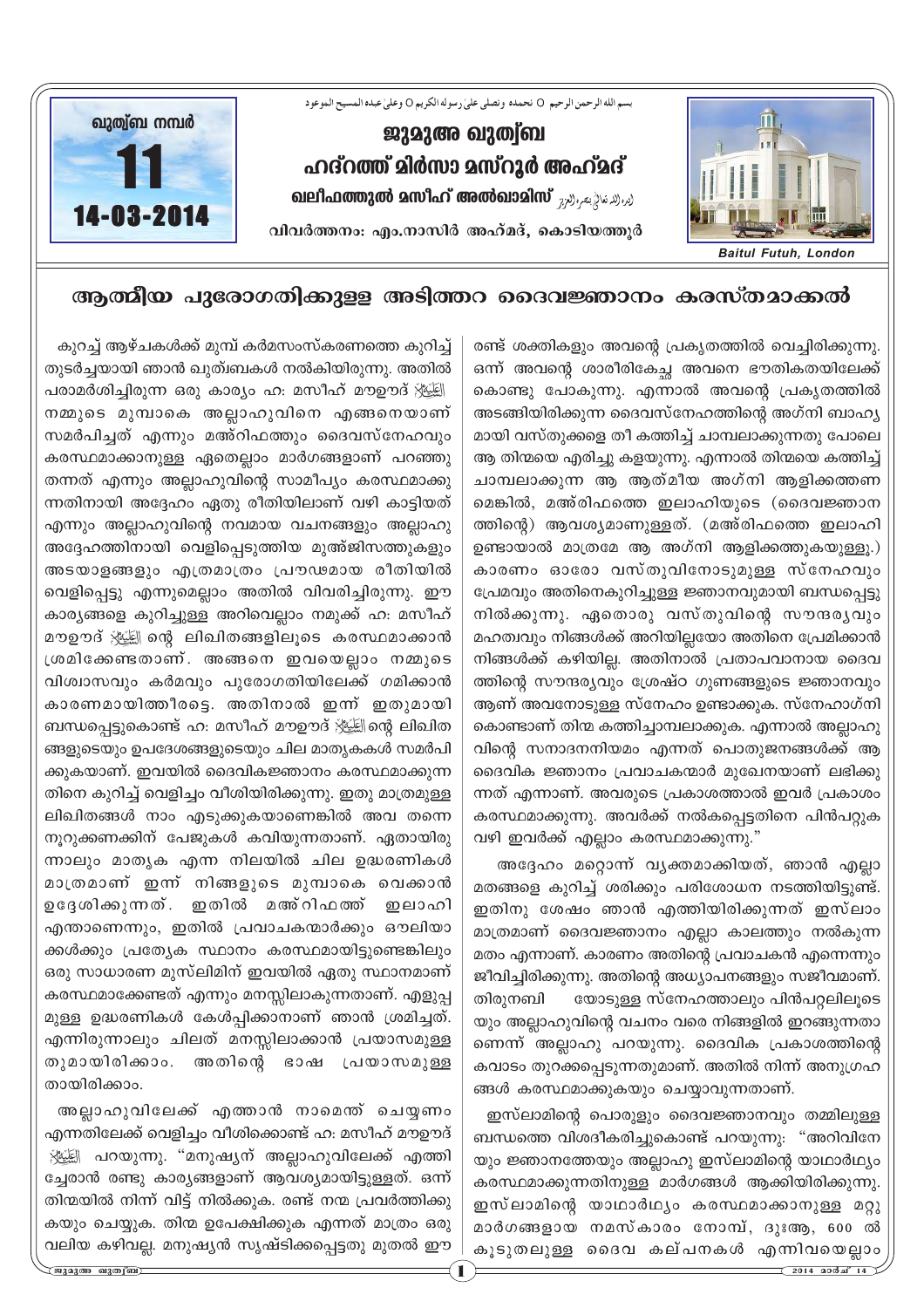'ഉണ്ടെങ്കിൽ തന്നെയും അല്ലാഹുവിന്റെ അസ്തിത്വത്തെ കുറിച്ചുള്ള അറിവും അല്ലാഹുവിന്റെ സൗന്ദര്യവും (പതാപവും ഉൾക്കൊള്ളുന്ന ഗുണങ്ങളുടെ ജ്ഞാനവും ആണ് മറ്റെല്ലാം കരസ്ഥമാക്കുന്നതിനുള്ള അടിസ്ഥാനം." (അല്ലാഹുവിന്റെ മഹത്വത്തെ കുറിച്ചും, ഏകത്വത്തെ കുറിച്ചും, ഗുണങ്ങളെ കുറിച്ചുമുള്ള ജ്ഞാനം കരസ്ഥമാക്കലി ലൂടെയാണ് അല്ലാഹുവിനെ നമുക്ക് അറിയേണ്ടരീതിയിൽ അറിയാൻ സാധിക്കുക.)

പറയുന്നു: "ആരാണോ അശ്രദ്ധയിലും ദൈവജ്ഞാന ത്തിൽ നിന്നും പൂർണമായും അകന്നുമിരിക്കുന്നത് അവർക്ക് നമസ്കാരവും നോമ്പും അനുഷ്ഠിക്കാനും ദുഃആ ചെയ്യാനും മറ്റു നന്മകളിൽ മുഴുകാനും എങ്ങനെ സാധിക്കും. ഈ എല്ലാ സൽപ്രവർത്തനങ്ങളുടെയും ചാലക ശക്തി മഅ്രിഫത്ത് ആണ്. മറ്റെല്ലാ മാർഗങ്ങളും തന്നെ ഇതിനാൽ ഉണ്ടായതും ഇതിന്റെ തന്നെ മക്കളുമാണ്. ഈ മഅ്രിഫത്തിന്റെ തുടക്കം റഹ്മാനിയത്ത് എന്ന ഗുണം മുഖേനയാണ് പ്രകടമാകുന്നത്. (അല്ലാഹുവിന്റെ മഅ്രിഫത്തിന്റെ പ്രാരഭം കുറിക്കുന്നത് റഹ്മാനിയത്ത് എന്ന ഗുണം മുഖേനയാണ്) ഏതെങ്കിലും (പവർത്തനത്താലോ പ്രാർഥനയാലോ അല്ല. ഇത് ഏതെങ്കി ലും കർമഫലമായിട്ടല്ല. മറിച്ച് ദൈവത്തിന്റെ വരദാനമാണ്. (ഏതെങ്കിലും കാരണം കൊണ്ടല്ല ഇത് ലഭിക്കുന്നത്. മറിച്ച് അല്ലാഹുവിന്റെ വരദാനമാണ് ലഭിക്കുന്നത്) ഇത് റഹ്മാനി لَّ مَنْ يَّتَٰىٰاً ۚ وَ يَهۡدِىۡ مَنۡ يَّتَٰىٰاً ۚ ; (യുന്ന مِنْ هَذَا وَ هَمَدۡ مِنْ ا

പിന്നീട് ഈ മഅ്രിഫത്ത് സൽപ്രവർത്തിയുടെയും വിശ്വാസ സൗന്ദരൃത്തിന്റെയും അംശത്തേക്കാൾ കൂടുതലായിരിക്കും."

ഇതിൽ പറഞ്ഞ ഒന്നാമത്തെ കാരൃം മഅ്രിഫത്ത് അല്ലാഹുവിൽ നിന്നും ലഭിക്കുന്നു. അല്ലാഹുവിന്റെ റഹ്മാനിയത്ത് മുഖേന ലഭിക്കുന്നു. അതിനു ശേഷം മനുഷ്യൻ എന്ത് ചെയ്യണം. സൽപ്രവർത്തികൾ അവൻ ചെയ്യണം.വിശ്വാസത്തെ കൂടുതൽ സൗന്ദര്യമുള്ളതാക്കി മാറ്റാൻ ശ്രമിക്കുകയും വേണം. വിശ്വാസത്തിൽ സൗന്ദര്യമുണ്ടാകുമ്പോൾ, സൽപ്രവർത്തനമുണ്ടാകുമ്പോൾ ഈ മഅ്രിഫത്തിൽ വർദ്ധനവുണ്ടായിക്കൊണ്ടിരിക്കൂം. ഏതുവരെയെന്നാൽ ഇൽഹാമിന്റെയും ദൈവ വചനത്തിന്റെ രൂപത്തിലും ഈ അനുഗ്രഹം ഇറങ്ങാൻ തുടങ്ങി നെഞ്ചക ത്തെ ഒന്നടങ്കം ഈ പ്രകാശം കൊണ്ട് പ്രഭാപൂരിതമാക്കി ത്തീർക്കുന്നു. ഇതിന്റെ പേരാണ് ഇസ്ലാം."

അല്ലാഹുവിനെ കുറിച്ചുള്ള മഅ്രിഫത്ത്, തിന്മയിൽ നിന്ന് രക്ഷപ്പെടുത്തുകയും നന്മ ചെയ്യാനുള്ള കഴിവ് നൽകുന്നതു മാണ് എന്നതിനെ കുറിച്ചും ദുഃആയുടെ ഉന്നത സ്ഥാനത്തെ കുറിച്ചും പറഞ്ഞുകൊണ്ട് പറയുന്നു: "യഥാർഥമെന്തെന്നാ ൽ, അല്ലാഹുവിന്റെ കൃപയാലും ദയയാലും ഏതുവരെ അവനെ കുറിച്ചുള്ള മഅ്രിഫത്ത് കരഗതമാകുന്നില്ലയോ, അവനിൽ നിന്ന് ശക്തി ലഭിക്കുന്നില്ലയോ അതുവരെ ഒരു മനുഷ്യനും തന്നെ യഥാർഥ അർഥത്തിൽ തിന്മയിൽ നിന്ന് മോചനം നേടാനോ ശരിയായ രീതിയിൽ അല്ലാഹുവിനെ സ്നേഹിക്കാനോ അവനെ അർഹിക്കുന്ന രീതിയിൽ ഭയപ്പെടാനോ സാധ്യമല്ല."

ഭയവും സ്നേഹവും എല്ലാം തന്നെ യഥാർഥ ജ്ഞാനം മുഖേനയാണ് ഉണ്ടാക്കുക എന്നത് ഒരു പരമാർഥമാണ്.

ലോകത്ത് മനുഷൃൻ സ്നേഹിക്കുന്ന ഓരോ വസ്തുവി` നോടും അടുപ്പം കാണിക്കുന്നതും അതേപോലെ അവൻ ഭയക്കുന്ന ഓരോ വസ്തുവിൽ നിന്നും ഓടി അകലുന്നതും എല്ലാം തന്നെ ആദ്യം അവന്റെ ഹൃദയത്തിൽ ഉണ്ടായ ⁄ജ്ഞാനത്തിന് ശേഷമാണ്. അല്ലാഹുവിന്റെ കൃപയില്ലാതെ മഅ്രിഫത്ത് ലഭിക്കില്ല എന്നതും സത്യം തന്നെ. അല്ലാഹു വിന്റെ ഫള്ൽ ഇല്ലാതെ അത് ഗുണവും ചെയ്യില്ല. ഫള്ൽ മുഖേനയാണ് മഅ്രിഫത്ത് വരുന്നത്. അപ്പോൾ **ആ** മഅ്രിഫത്ത് മുഖേന സത്യം തിരിച്ചറിയാനും സത്യം അന്വേഷിക്കാനുമുള്ള കവാടം തുറക്കപ്പെടുന്നു."

(സത്യം കാണാൻ സാധിക്കുന്നു. അതേപോലെ സത്യത്തി ലേക്കുള്ള മറ്റു കവാടങ്ങൾ തുറക്കപ്പെടുകയും ചെയ്യുന്നു.) ഹള്ൽ കാരണമായി തന്നെ ആ കവാടം തുറന്നിടപ്പെടുന്നു. (അല്ലാഹുവിന്റെ ഫള്ൽ വന്നു കൊണ്ടെ ഇരിക്കുന്നു. ആ ഫള്ൽ വരുന്നതു കാരണം മഅ്രിഫത്തിന്റെ കവാടം തുറന്നിടപ്പെടുന്നു.) അത് ഒരിക്കലും അടച്ചിടപ്പെടുകയില്ല. ചുരുക്കത്തിൽ മഅ്രിഫത്ത്, ദൈവകൃപ മുഖേനയാണ് ലഭിക്കുന്നത്. അത് ദൈവകൃപയാലാണ് നിലനിൽക്കുന്നത്. ഹള്ൽ മഅ്രിഫത്തിനെ ശുദ്ധവും തെളിഞ്ഞതുമാക്കി മാറ്റുന്നു. ഇടയിലുള്ള മറകളെ അത് നീക്കികളയുകയും ചെയ്യുന്നു. നഫ്സെ അമ്മാറയുടെ പൊടിപടലങ്ങളെ അത് ദുരീകരിക്കുന്നു. ആത്മാവിന് ശക്തിയും ജീവനും നൽകുന്നു. ദുഷ്ടാത്മാവിനെ ദോശങ്ങളിൽ നിന്നും മോചിപ്പിക്കുന്നു. ദുരാഗ്രഹങ്ങളുടെ അശുദ്ധിയിൽ നിന്നും ശുദ്ധമാക്കുന്നു. ശരീരേച്ഛയുടെ കുത്തൊഴുക്കിൽ നിന്നും അതിനെ രക്ഷിച്ച് കരക്കെത്തിക്കുന്നു. അപ്പോൾ മനുഷൃനിൽ ഒരു മാറ്റം ഉണ്ടായിത്തീരുന്നു. അവിശുദ്ധ ജീവിതത്തിൽ നിന്നും സ്വയം അത് അകലാൻ തുടങ്ങുന്നു. ഫള്ലിന് ശേഷം ആദ്യമായി ആത്മാവിൽ ഉണ്ടായിത്തീരുന്ന പ്രവർത്തി എന്നത് ദുഃആയാണ്. ഞങ്ങൾ നിതൃവും ദുഃആ ചെയ്യാറില്ലെ, എല്ലാ നമസ്കാരവും ദുഃആയല്ലെ എന്ന് നിങ്ങൾ പറയരുത്. കാരണം മഅ്രിഫത്തിന് ശേഷം ഫള്ൽ മുഖേന ഉണ്ടാകുന്ന ദുഃആക്ക് മറ്റൊരു രൂപവും ഭാവവും ആയിരിക്കും ഉണ്ടാകുക. അത് പൂർണ്ണമായും ഇല്ലതാക്കുന്ന ഒന്നാണ്. അത് എരിച്ച് കളയുന്ന അഗ്നിയാണ്. കാരുണ്യ ത്തെ ആകർഷിക്കുന്ന ഒരു കാന്തിക ശക്തിയാണത്. അത് മരണമാണ്. അവസാനം അത് ജീവിപ്പിക്കുകയും ചെയ്യുന്നു. അത് കുത്തി ഒഴുകുന്ന ഒരു വെള്ളച്ചാട്ടമാണ്. അവസാനം അത് ഒരു നൗകയായിത്തീരുന്നു. എല്ലാ താറുമാറായ കാര്യങ്ങളും ഇതു മുഖേന ശരിയായിത്തീരുന്നു. എല്ലാ വിഷവും ഇതു മുഖേന ഔഷധമായിത്തീരുകയും ചെയ്യുന്നു." ഇതാണ് മഅ്രിഫത്തിന്റെ സ്ഥാനം.

മനുഷൃൻ തിന്മയിലേക്ക് വേഗം വീണുപോകുന്നതും നഫ്സെ അമ്മാറാ ഹൃദയത്തെ വേഗം കീഴ്പ്പെടുത്തുന്നതും എന്തുകൊണ്ട് എന്നതിനെ കുറിച്ച് പറയുന്നു. "തെറ്റു ചെയ്യാൻ ധൈര്യം കാണിക്കുന്നതിനുള്ള കാരണവും ദൈവ ഭയം ഹൃദയത്തിൽ ഇല്ല എന്നതാണ്. എന്നാൽ ഈ ഭയം എങ്ങിനെയാണ് ഉണ്ടായിത്തീരുന്നത്. ഇതിനായി ദൈവിക *ജ്ഞാ*നം അനിവാരൃമാണ്. അല്ലാഹുവിനെ കുറിച്ചുള്ള  $\bm{v}$ ഞാനം വർധിക്കുന്നതനുസരിച്ച് ഭയവും വർധി ക്കുന്നതാണ്.

**PpapA JpXzv\_** 2 **2014 am¿Nv 14**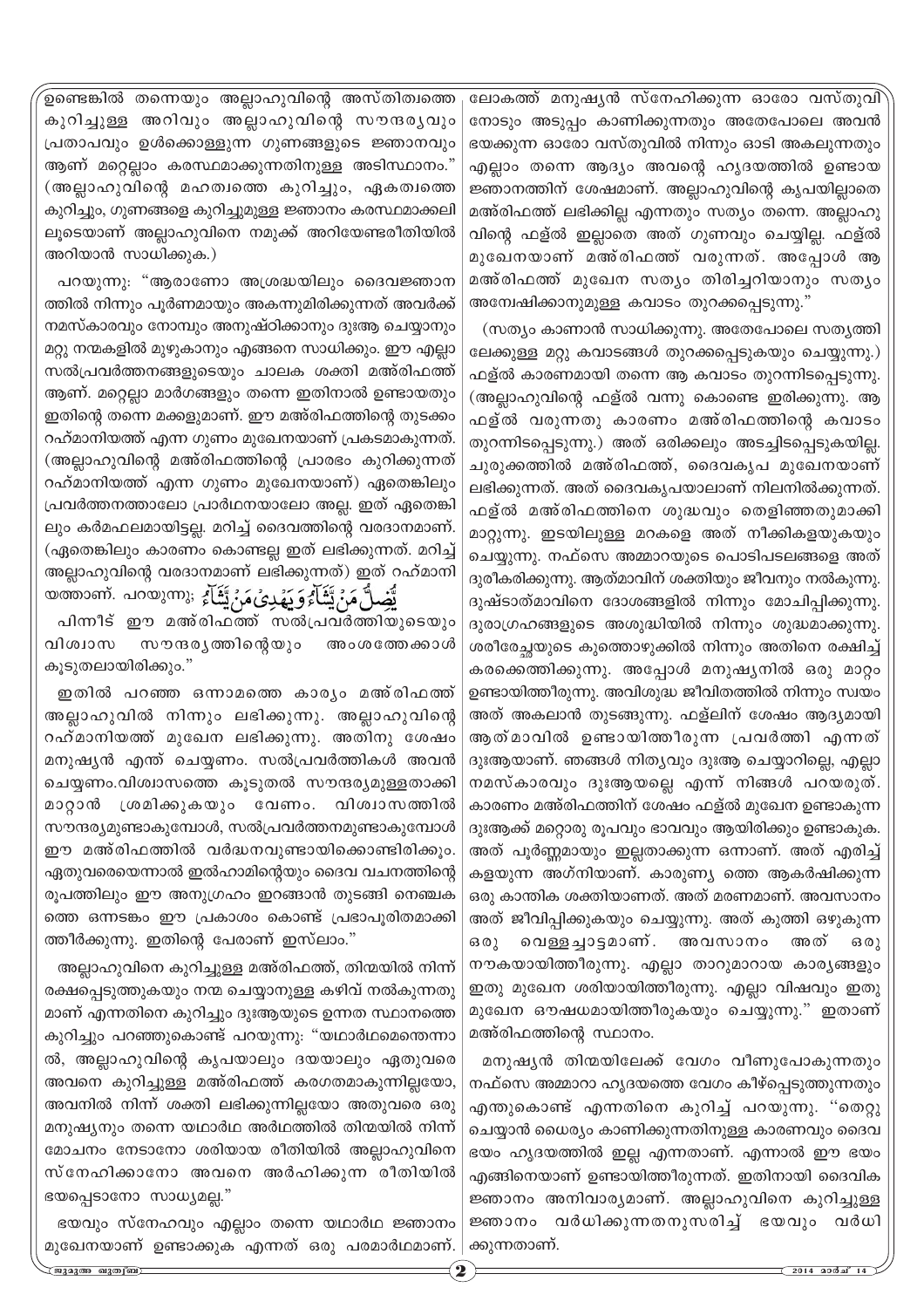പറയുന്നു; "ഓർക്കുക! പാപങ്ങളിൽ നിന്നും രക്ഷപ്പെടാ നുള്ള തൗഫീഖ് ലഭിക്കുന്നത് മനുഷൃൻ പൂർണമായ രീതിയിൽ അല്ലാഹുവിൽ വിശ്വസിക്കുമ്പോഴാണ്. പാപത്തി ന്റെ കരാള ഹസ്തത്തിൽ നിന്നും രക്ഷ പ്രാപിക്കുക എന്നതാണ് മനുഷ്യ സൃഷ്ടിപ്പിന്റെ യഥാർത്ഥ ലക്ഷ<del>്യ</del>ം തന്നെ. നോക്കുക ഒരു പാമ്പിനെ കാണാൻ നല്ല ഭംഗിയു ണ്ടാകും. ഒരു കുട്ടി അതിനെ കൈകൊണ്ട് പിടിക്കാൻ ആഗ്രഹിച്ചേക്കാം. ഒരു പക്ഷേ പിടിക്കുകയും ചെയ്തേക്കാം. എന്നാൽ ഈ പാമ്പ് കടിച്ചാൽ താൻ മരിക്കും എന്ന് ബോധമുള്ള ഒരു ബുദ്ധിമാൻ ഒരിക്കലും അതിനെ ചാടി പ്പിടിക്കാൻ ധൈര്യം കാണിക്കില്ല. ഏതെങ്കിലും കെട്ടിട ത്തിൽ പാമ്പ് ഉണ്ടെന്നറിഞ്ഞാൽ തന്നെ അതിൽ അവൻ (പവേശിക്കില്ല. അതുപോലെ എന്നെ നശിപ്പിക്കുന്നതാണ് വിഷം എന്നറിയുന്ന വ്യക്തി അത് ഭക്ഷിക്കാൻ ധൈര്യം കാണിക്കില്ല. ഇതേപോലെ പാപത്തെ അപകടകാരിയായ വിഷമായി മനസ്സിലാക്കാത്തതുവരെ ഇതിൽ നിന്നും രക്ഷപ്പെടാനും സാധ്യമല്ല. ഈ ദൃഢ വിശ്വാസം മഅ്രിഫിത്ത് ഇല്ലാതെ കരഗതമാകില്ല. (വിഷവും പാമ്പും എല്ലാം അപകടകാരികളാണെന്ന് മനുഷൃന് തിരിച്ചറിവ് ഉള്ളത് കൊണ്ടാണ് അതിൽ നിന്നും രക്ഷപ്പെടുന്നത്) അതിനാൽ പാപം ചെയ്യുന്നതിൽ മനുഷ്യൻ ഇത്രമാത്രം ധൈര്യപ്പെടാൻ ഇതല്ലാതെ മറ്റെന്താണ് കാരണമുള്ളത്. അവൻ ദൈവത്തിൽ വിശ്വസിക്കുന്നുണ്ടെന്നും പാപത്തെ പാപമായി മനസ്സിലാ ക്കുകയും ചെയ്യുന്നു എന്നു പറയുന്നു. എന്നാൽ പാപത്തെ കരിച്ചു കളയുന്ന തരത്തിലുള്ള ജ്ഞാനം അവന് ഇല്ലാ എന്നതു തന്നെയാണ് ഇതിനുള്ള മുഖൃ കാരണം. ഇതല്ലെങ്കിൽ ഇസ്ലാം അതിന്റെ യഥാർത്ഥ ലക്ഷൃം കൈവരിച്ചിട്ടില്ലെന്ന്, **മആദല്ലാഹ്** നമുക്ക് പറയേണ്ടതായി വരും. എന്നാൽ എനിക്ക് പറയാനുള്ളത് ഈ പറയുന്നത് ശരിയല്ല എന്നാണ്. ഇസ്ലാം മാത്രമാണ് ഈ ലക്ഷ്യത്ത<u>െ</u> പൂർണമായ രീതിയിൽ പൂർത്തിയാക്കുന്നത്. ഇതിനുള്ള ഒരേ ഒരു മാർഗം ദൈവിക ഭാഷണമാകുന്നു. ഇതു മുഖേനയാണ് അല്ലാഹുവിന്റെ അസ്തിത്വത്തെ കുറിച്ച് പൂർണമായ അറിവ് കരഗതമാകുന്നത്. അല്ലാഹു തിന്മയെ വെറുപ്പോടെ കാണുന്നു എന്നും അവൻ ശിക്ഷ നൽകുന്നു എന്നും ഇതിൽ നിന്നാണ് മനസ്സിലാകുന്നത്. പാപം ഒരു വിഷമാണ്. അത് ചെറുതിൽ നിന്ന് തുടങ്ങുന്നു. വലുതായി മാറുന്നു. അവസാനം  $\Omega$ നിഷേധത്തിലേക്ക് മനുഷ്യനെ ചെന്നെത്തിക്കുന്നു. $\Omega$ 

പാപത്തിൽ നിന്നും രക്ഷപ്പെടുന്നതിനായി മഅ്രിഫ ത്തിന്റെ ആവശ്യമുണ്ടെന്ന് വിവരിച്ചുകൊണ്ട് പറയുന്നു; "മഅ്രിഫത്ത് പാപത്തിൽ നിന്നും മനുഷ്യനെ തടയുന്ന ഒന്നാണ്. എലിവിഷം, പാമ്പ്, സിംഹം എന്നിവ തന്റെ നാശത്തിന് കാരണമാകുമെന്ന് അറിയുന്ന വൃക്തി അതിന്റെ സമീപത്ത് പോലും പോകില്ല. അതേപോലെ നിങ്ങൾക്ക് മഅ്രിഫത്ത് ഉണ്ടായാൽ തിന്മയുടെ സമീപത്തേക്ക് വരെ നിങ്ങൾ പോകില്ല. ഇതിന് ആവശ്യമായിട്ടുള്ളത് ദൃഢ ⁄ ജ്ഞാനം വർധിപ്പിക്കുക എന്നതാണ്. അത് ദുഃആ മുഖേന വർദ്ധിക്കുന്നതാണ്. നമസ്കാരം തന്നെ ദുഃആയാണ്. നമസ്കാരത്തെ എത്രകണ്ട് ഭംഗിയാക്കി അനുഷ്ടിക്കുന്നോ അത്രകണ്ട് പാപത്തിൽ നിന്നും മോചനം ലഭിച്ചുകൊണ്ടിരി ക്കുന്നതാണ്. മഅ്രിഫത്ത് വെറും വാചകമടിയിലൂടെ നേടിയെടുക്കാൻ കഴിയില്ല. വലിയ വലിയ യുക്തിജ്ഞാ

ഭയപ്പെട്ടു ജീവിക്കുന്നതാണ്. ഇതിന് യഥാർഥത്തിൽ വേണ്ടത് ജ്ഞാനമാണ്.ജ്ഞാനമുണ്ടായാൽ ഭയമുണ്ടാകുന്ന താണ്.'' (മഅ്രിഫത്ത് ഉണ്ടായിക്കഴിഞ്ഞാൽ ഭയം ഉണ്ടാകുന്നതാണ്. അല്ലാഹുവിനെ കുറിച്ച് ശരിക്കും അറിഞ്ഞാൽ മാത്രമേ ഭയവും ഉണ്ടാവുകയുള്ളൂ.) *ജ്ഞാന*മുണ്ടായിക്കഴിഞ്ഞാൽ മനുഷൃൻ ചെറിയ ചെറിയ കീടങ്ങളെ പോലും ഭയക്കുന്നു. (ഏതെല്ലാം കീടങ്ങളെ കുറിച്ചാണോ മനുഷ്യന് ശരിയായ അറിവ് ലഭിക്കുന്നത് അതിനെ പോലും അവൻ ഭയക്കാൻ തുടങ്ങുന്നു.) തേളിനെ കുറിച്ചും കൊതുകിനെ കുറിച്ചും ശരിയായി അറിവ് ലഭിച്ചാൽ അവയിൽ നിന്ന് രക്ഷപ്പെടാൻ ഓരോരുത്തരും (ശമിക്കുന്നതാണ്. എന്നാൽ സർവശക്തി മാനും എല്ലാം അറിയുന്നവനും കാണുന്നവനും ആകാശഭൂമി കളുടെ ഉടമസ്ഥനുമായ ദൈവത്തിന്റെ കൽപനകൾക്കെതി രിൽ സധൈര്യം എന്തുകൊണ്ട് മനുഷ്യൻ പ്രവർത്തിക്കുന്നു. ഇതിനെ കുറിച്ച് ചിന്തിച്ചാൽ നമുക്ക് മനസ്സിലാകുന്നത് യഥാർഥ ജ്ഞാനം ഇല്ല എന്നതാണ്. (അല്ലാഹുവിനെ കുറിച്ചുള്ള ശരിയായ അറിവ് ഇല്ലാത്തതാണ് തിന്മ ചെയ്യാൻ കാരണമാകുന്നത്) നാവുകൊണ്ട് ദൈവം ഉണ്ടെന്ന് പറയുന്ന പലരുമുണ്ട്. എന്നാൽ അവരെ ഒന്ന് പരിശോധിച്ചാ**ൽ** അവരുടെ അന്തരംഗത്ത് നിരീശ്വരത്തമാണുള്ളതെന്ന് മനസ്സിലാക്കാം. കാരണം ഭൗതിക ജോലികളിൽ മുഴുകു മ്പോൾ അല്ലാഹുവിന്റെ കോപത്തെയും അവന്റെ മഹത്വ ത്തെയും പൂർണമായും അവൻ മറന്നു കളയുന്നു. അതുകൊ ണ്ട് ദുഃആ മുഖേന അല്ലഹുവിനോട് മഅ്രിഫത്ത് ചോദിക്കുക എന്നത് നിർബന്ധമാണ്. ഇതില്ലാതെ പൂർണമായ ദൃഢ വിശ്വാസം ഒരിക്കലും കരഗതമാകുന്നതല്ല. അല്ലാഹുവുമായി ബന്ധം വിച്ഛേദിക്കുന്നതിലൂടെ ഒരു മരണമാണ് വരിക്കുന്ന തെന്ന ശരിയായ അറിവ് ഉണ്ടാകാത്തതു വരെ ഇതു ലഭിക്കുന്നതല്ല. പാപങ്ങളിൽ നിന്നും രക്ഷപ്പെടുന്നതിനായി ദുഃആ ചെയ്യുന്നതോടൊപ്പം അതിനുള്ള മാർഗങ്ങൾ കൈവിടാനും പാടുള്ളതല്ല. തിന്മക്ക് പ്രേരണ നൽകുന്ന എല്ലാ സദസ്സുകളും സഭകളും നിങ്ങൾ ഉപേക്ഷിക്കുക. കൂടെ  ${ }$ പ്രാർഥിക്കുകയും ചെയ്യുക." (ഇക്കാലത്ത് എല്ലാ സദസ്സുക ളും തിന്മയിലേക്ക് കൊണ്ടു പോകുന്നതാണ്. ചില സ്ഥലത്ത് ടി.വിയായിരിക്കും. ഇന്റർനെറ്റ് ഉണ്ടാകും. ഫെയ്സ്ബുക്ക് ഉണ്ടാകും. ഇവയെ കുറിച്ചെല്ലാം ഭൗതികരായവർ പോലും അപകടരമാണെന്ന് മനസ്സിലാക്കാൻ തുടങ്ങിയിരിക്കുന്നു. മുമ്പ് വന്ന ഒരു വാർത്തയിൽ അമേരിക്കയിൽ തന്നെ ഫെയ്സ് ബുക്ക് ജനങ്ങൾക്കിടയിൽ അസ്വസ്ഥത പരത്തി യിരിക്കുന്നു. ഇതിന്റെ ഫലമായി 6 ലക്ഷം അകൗണ്ട് അവിടെ മരവിപ്പിച്ചിരിക്കുകയാണ്.) പറയുന്നു; "ദുഃആ ചെയ്യുന്നതോ ടൊപ്പം തിന്മയിൽ നിന്നും രക്ഷപ്പെടാനുള്ള മാർഗങ്ങൾ കൈ വിട്ടുകളയുകയും ചെയ്യരുത്. തിന്മക്ക് പ്രേരണ നൽകുന്ന എല്ലാ സദസ്സുകളും സഭകളും നിങ്ങൾ ഉപേക്ഷിക്കുകയും ചെയ്യുക. കൂടെ ദുഃആ ചെയ്തു കൊണ്ടിരിക്കുകയും ചെയ്യുക. അറിയുക. ദൈവവിധിയോടൊപ്പം മനുഷ്യന് വന്നു ഭവിക്കുന്ന വിപത്തുകളിൽ നിന്നും രക്ഷപ്പെടേണമെങ്കിൽ അല്ലാഹുവിന്റെ സഹായം കൂടെ ഉണ്ടായിരിക്കേണ്ടതാണ്." പാപങ്ങളിൽ നിന്നും രക്ഷപ്പെടണമെങ്കിൽ മഅ്രിഫത്തെ

ഇലാഹി ഇല്ലാതെ സാധ്യമല്ലെന്ന് വിശദീകരിച്ചുകൊണ്ട്

'ഹർ കെ ആരിഫ് തർസാൻ തർ' ജ്ഞാനി കൂടുതലായി

ജുമുഅ ഖുത്വ് 2014 മാർച് 14 **2014 ജ**ുഹൃദ<sup>േ</sup> 3 കോണ്ട്രിക്കാന് 2014 മാർച്ച് 14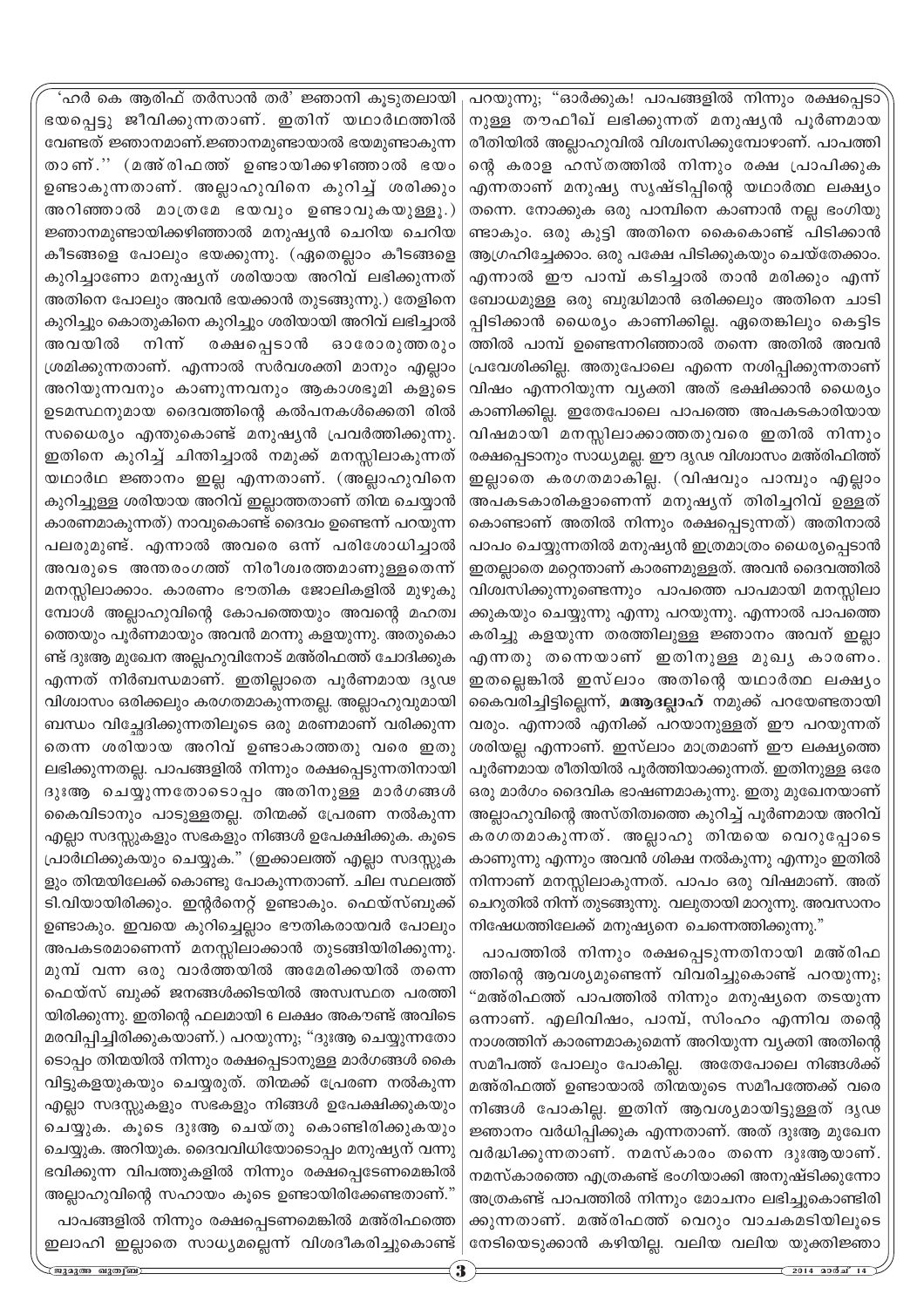**محمت عليهم**) എന്ന ദുഃആയാണ് പഠിപ്പിച്ചു തന്നിരിക്കു ന്നത്. അതിനാൽ ഈ അനുഗ്രഹം നമുക്ക് ലഭിക്കില്ലെന്ന് ന്നത. അതിനാൽ ഈ അനുഗ്രഹം നമുക്ക ലഭിക്കില്ലെന്ന<br>ഈ സമുദായത്തിലുള്ളവർ എന്തിന് നിഷേധിക്കണം. അല്ലാഹുവിനോട് സൂറാ ഫാത്തിഹയിൽ ചോദിക്കപ്പെടുന്ന അനുശ്രഹം, പ്രവാചകന്മാർക്ക് നൽകപ്പെട്ടതാണ്. അത് ദിർഹവും ദിനാറുമായിരുന്നോ? അല്ല. പ്രവാചകന്മാർക്ക് ദൈവഭാഷണമാകുന്ന അനുഗ്രഹമാണ് ലഭിച്ചത് എന്ന് വ്യക്തമാണ്. അതുകാരണം അവർക്ക് ലഭിച്ച മഅ്രിഫത്ത് ഹഖ്ഖുൽ യഖീൻ വരെ എത്തിയിരുന്നു. ഭാഷണം എന്നത് കാണുന്നതിനു സമാനമായിരുന്നു. (അല്ലാഹുവിന്റെ ഭാഷണം അവനെ കാണുന്നതിന് തുലൃമായിരുന്നു. അല്ലാഹുവുമായി അത്രയും അവർ അടുക്കുകയുണ്ടായി) അതിനാൽ നമ്മൾ ചെയ്യുന്ന ഈ ദുഃആ അതായത്, അല്ലാഹുവേ അനുഗ്രഹീതർക്ക് ലഭിച്ച അനുഗ്രഹങ്ങൾ ഞങ്ങൾക്കും നൽകേണമേ എന്നതിന്റെ അർഥം ഞങ്ങൾക്കും ദൈവഭാഷണമകുന്ന അനു∟ഗഹം നൽകേണമേ എന്നല്ലാതെ മറ്റെന്താണ്?" **ø ( Ö ö**

"ചില വിവരദോഷികൾ പറയുന്നത് ഈ പ്രാർഥനയുടെ അർഥം ഇത്രമാത്രമാണെന്നാണ്. അതായത് ഞങ്ങളുടെ വിശ്വാസം ശക്തിപ്പെടുത്തേണമേ, ഞങ്ങൾക്ക് സൽപ്രവർ ത്തി ചെയ്യാനുള്ള തൗഫീഖ് നൽകേണമേ, നീ തൃപ്തിപ്പെ ടുന്ന തരത്തിലുള്ള പ്രവർത്തനങ്ങൾ നീ ഞങ്ങളെക്കൊണ്ട് ചെയ്യിപ്പിക്കേണമേ. എന്നാൽ ഈ വിവര ദോഷികൾ അറിയാതെ പോകുന്ന ഒരു കാര്യമുണ്ട്. വിശ്വാസത്തെ ശക്തിപ്പെടുത്തുന്നതും സൽപ്രവർത്തികൾ ചെയ്യാൻ കഴിവ് ലഭിക്കുന്നതും അല്ലാഹുവിന്റെ തൃപ്തിക്കനുസരിച്ച് ജീവിക്കുക എന്നതും എല്ലാം തന്നെ പരിപൂർണജ്ഞാനം കരസ്ഥമാക്കുന്നതിലൂടെ മാത്രമേ കരഗതമാകുകയുള്ളൂ. അല്ലാഹുവിനെ കുറിച്ചുള്ള <sup>.</sup> ജ്ഞാനത്തിന്റെ അംശം ലഭിക്കാത്ത ഹൃദയം ദൃഢവിശ്വാസത്തിൽ നിന്നും സദ് പ്രവർത്തികളിൽ നിന്നും അകറ്റപ്പെടുന്നതാണ്. മഅ്രിഫത്ത് മുഖേനയാണ് ദൈവ സ്നേഹം ഹൃദയത്തിൽ അലയടിക്കു ന്നത്. ഭൗതിക ലോകത്തും നാം ഇതാണ് കാണുന്നത്. ഓരോ വസ്തുവിനെ കുറിച്ചുള്ള ഭയമോ സ്നേഹമോ അതിനെ കുറിച്ചുള്ള ജ്ഞാനത്താലാണുണ്ടാകുന്നത്. കൂരിരുട്ടിൽ ഒരു ക്രൂരനായ സിംഹം നിങ്ങളുടെ അടുത്ത് തന്നെ നിൽക്കുന്നു എന്നിരിക്കട്ടെ. എന്നാൽ ഇത് ക്രൂരനായ സിംഹമാണെന്ന് നിങ്ങൾക്ക് അറിവില്ലെങ്കിൽ, ഇത് ഒരാടാണെന്ന് നിങ്ങൾ കരുതുന്നതെങ്കിൽ നിങ്ങൾക്ക് അതിനെ കുറിച്ച് ഭയമൊന്നും ഉണ്ടാകുകയേ ഇല്ല. എന്നാൽ ഇത് ക്രൂരനായ സിംഹമാണെന്ന അറിവ് ലഭിച്ച മാത്രയിൽ തന്നെ നിങ്ങൾ അന്താളിച്ച് അവിടെ നിന്ന് ഓടിപ്പോകുന്ന താണ്. അതേപോലെ ഒരു രത്നം ഒരു കാട്ടിൽ നിന്നും നിങ്ങൾക്ക് ലഭിച്ചു എന്നിരിക്കട്ടെ. അതിന്റെ മൂല്യം ലക്ഷ ക്കണക്കിന് രൂപയും ഉണ്ടെന്നിരിക്കട്ടെ. അതിനെ നിങ്ങൾ ഒരു കല്ലിന്റെ കഷ്ണമായി മാത്രം മനസ്സിലാക്കുകയാണെ ങ്കിൽ അതിന് നിങ്ങൾ ഒരു വിലയും കൽപ്പിക്കില്ല. എന്നാൽ ആ കല്ല് അമൂല്യമായ രത്നമാണെന്ന് നിങ്ങൾ അറിഞ്ഞാൽ അതിനോടുള്ള സ്നേഹത്തിൽ നിങ്ങൾ സർവതും മറക്കുന്ന വരായി മാറും. നിങ്ങളുടെ കഴിവിന്റെ പരമാവധി അതു കരസ്ഥമാക്കാനായി നിങ്ങൾ പരിശ്രമിക്കുകയും ചെയ്യുന്ന താണ്. ഇതിൽ നിന്നും മനസ്സിലാകുന്നത് എല്ലാ സ്നേഹവും

നികൾ ദൈവത്തെ ഉപേക്ഷിക്കുവാനുള്ള കാരണം അവർ (പകൃതിയിൽ മാത്രം കണ്ണും നട്ടിരുന്നു എന്നതാണ്. ദുഃആ യിലേക്ക് അവർ അല്പം പോലും ശ്രദ്ധിച്ചില്ല. ബറാഹീൻ എന്ന ഗ്രന്ഥത്തിൽ ഇതു സംബന്ധമായി നാം വിവരിച്ചിട്ടു ള്ളതാണ്. സൃഷ്ടിയെക്കുറിച്ച് ചിന്തിച്ചാൽ ത്രഷ്ടാവ് ഉണ്ടായിരിക്കണം എന്ന നിഗമനത്തിലാണ് മനുഷൃൻ എത്തിച്ചേരുന്നത്. ഒരു നിർമാതാവ് ഉണ്ടായിരിക്കേണ്ടതാണ്. എന്നാൽ അവൻ 'ഉണ്ട്' എന്ന അറിവിലേക്ക് അത് എത്തിക്കില്ല. ഉണ്ടായിരിക്കണം എന്നതും ഉണ്ട് എന്നതു<del>ം</del> രണ്ടും വൃതൃസ്തമാണ്. ഉണ്ട് എന്ന അറിവ് ദുഃആ മുഖേനയല്ലാതെ ലഭിക്കുകയില്ല. യുക്തിയെ ഉപയോഗിക്കു ന്നവർ ഉണ്ട് എന്ന അറിവിലേക്ക് എത്തില്ല. അതുകൊണ്ടാണ് പറയപ്പെടുന്നത്. ദൈവത്തെ ദൈവം മുഖേന മാത്രമേ തിരിച്ചറിയാൻ കഴിയുകയുള്ളൂ. *ഖുദാ റാ ബഖുദാ തമാം*  $m$ *നാഖ്ത്ത്*, ദൈവത്തെ ദൈവം മുഖേന തിരിച്ചറിയുന്നു. آلاَبُصَارُ എന്നതിന്റെ അർഥവും ഇതാണ്.

അവൻ പറഞ്ഞ വഴികളിലൂടെ മാത്രമേ അവൻ തിരിച്ചറിയ صراط الّلّين العمّت عليهم **(** അവൻ യുക്തികൊണ്ട് മാത്രം തിരിച്ചറിയപ്പെടുന്നതല്ല. പ്പെടുകയുള്ളൂ. ഇതിനായി صو എന്നതിനേക്കാളും ഉത്തമമായ <u>മറ്റൊരു ദുഃആയും ഇല്ല.''</u> **ŠjÏnÜ †]½]ÖÛ ]â'Þ^]Ö' '†]½]Ö Â×nãÜ k "mà]ÞÃÛ ù**

ജാശു ദുഃആയും ഇല്ല.<br>യഥാർഥ തൗബയെ കുറിച്ച് വിവരിച്ചുകൊണ്ട് പറയുന്നു; **ø Ö** ์<br>ภ <mark>"അല്ലാഹുവിന്റെ അന്വേഷണത്തിൽ സ്ഥിരചിത്ത</mark>തയോടു<br>കൂടി മുഴുകുന്നവന് അവനെ ലഭിക്കുന്നു. അവനെ ലഭിക്കുക കൂടി മുഴുകുന്നവന് അവനെ ലഭിക്കുന്നു. അവനെ ലഭിക്കുക മാത്രമല്ല ചെയ്യുന്നത്, എന്റെ വിശ്വാസം ആ വൃക്തി അവനെ കാണും എന്നാണ്. ഭൗതിക അറിവ് നേടാൻ എന്തുമാത്രം സമയവും പണവുമാണ് ചെലവഴിക്കപ്പെടുന്നത്. ഇത് ആത്മീയമായ അറിവ് കരസ്ഥമാക്കാൻ എന്തുമാത്രം പാടുപെടണമെന് നമ്മോട് വിളിച്ചു പറയുകയാണ് ചെയ്യുന്നത്. (ഭൗതിക അറിവ് നേടാൻ പണവും സമയവും നാം ചെലഴിക്കുന്നതു പോലെ ആത്മീയ അറിവ് നേടാനും നാം ചെലവഴിക്കണം) ആത്മീയ വിദ്യാർഥിക്ക് പ്രാരംഭമായി വേണ്ടത് അവൻ ആദ്യം ദൈവത്തിന്റെ അസ്തിത്വത്തെ കുറിച്ചും അവന്റെ ഗുണങ്ങളെ കുറിച്ചും ഉള്ള അറിവ് കരസ്ഥമാക്കുക എന്നതാണ്. ആ അറിവ് ദൃഢജ്ഞാന ത്തിന്റെ പദവി വരെ എത്തേണ്ടതാണ്. അപ്പോഴാണ് അല്ലാഹുവിന്റെ അസ്തിത്വത്തെ കുറിച്ചും അവന്റെ പരി പൂർണഗുണങ്ങളെ കുറിച്ചും അവന് അറിയാൻ സാധിക്കുക. അങ്ങനെ അവന്റെ അന്തരംഗം പൂർണ സംതൃപ്തിയോടെ ഞാൻ ദൈവത്തെ പ്രാപിച്ചിരിക്കുന്നു എന്ന് വിളിച്ചു പറയു ന്നതാണ്. അല്ലാഹുവിന്റെ അസ്തിത്വത്തിൽ ഇങ്ങനെയുള്ള വിശ്വാസം കൈവന്നാൽ, അത് ദൃഢജ്ഞാനത്തിന്റെ പദവി വരെ എത്തിക്കഴിഞ്ഞാൽ, ഞാൻ ദൈവത്തെ കണ്ടെന്ന് മനുഷ്യൻ അനുഭവിച്ചറിഞ്ഞാൽ, അവന്റെ ഗുണങ്ങളെ കുറിച്ച് യഥാർഥ അറിവ് ലഭിച്ചു കഴിഞ്ഞാൽ തിന്മയോട് വെറുപ്പു ണ്ടായിത്തീരുന്നതാണ്. നേരത്തെ തിന്മയിലേക്ക് ചാഞ്ഞു കൊണ്ടിരുന്ന പ്രകൃതം അതിൽ നിന്ന് അകലുകയും അതിനോ ട് വെറുപ്പ് പ്രകടിപ്പിക്കുകയും ചെയ്യുന്നു. ഇതാണ് തൗബ." **ø ( Ö \$ ö**

ജുമുഅ ഖുത്വ് **മൂന്ന് മാസ് പ്രധാന മാസ് 14 മു**ഹ്മൂര് 2014 മാർച്ച് 14 ا**هدنا الصراط** ‱ه‱مه امەدىء@@aഅ്@م  $\mathbf{W}^{\bullet}$ ്ക്ക്ക്ക് ആക്ഷേപ്പെടുത്തു.<br>"അഞ്ചുനേര ഫർള് നമസ്കാരങ്ങളിൽ ഓതുന്ന സൂറാ **Âø× ø nûãÜö]Ö" ô ( Ö \$è ø ÛøŠûÓ ûæø]Ö ø èô ö ß بشتقيم) എന്നതിനെ വിശദീകരിച്ചുകൊണ്ട് പറയുന്നു;**<br>سمت **'†]½]Ö Â×nãÜ k "mà]ÞÃÛ ù '†]½]Ö Â×nãÜ k "mà]ÞÃÛ ù** ^mØnlbn¬ **ŠjÏnÜ †]½]ÖÛ ]â'Þ^]Ö' ( \$è**

**'†]½]Ö Â×nãÜ k "mà]ÞÃÛ ù**

**( \$è**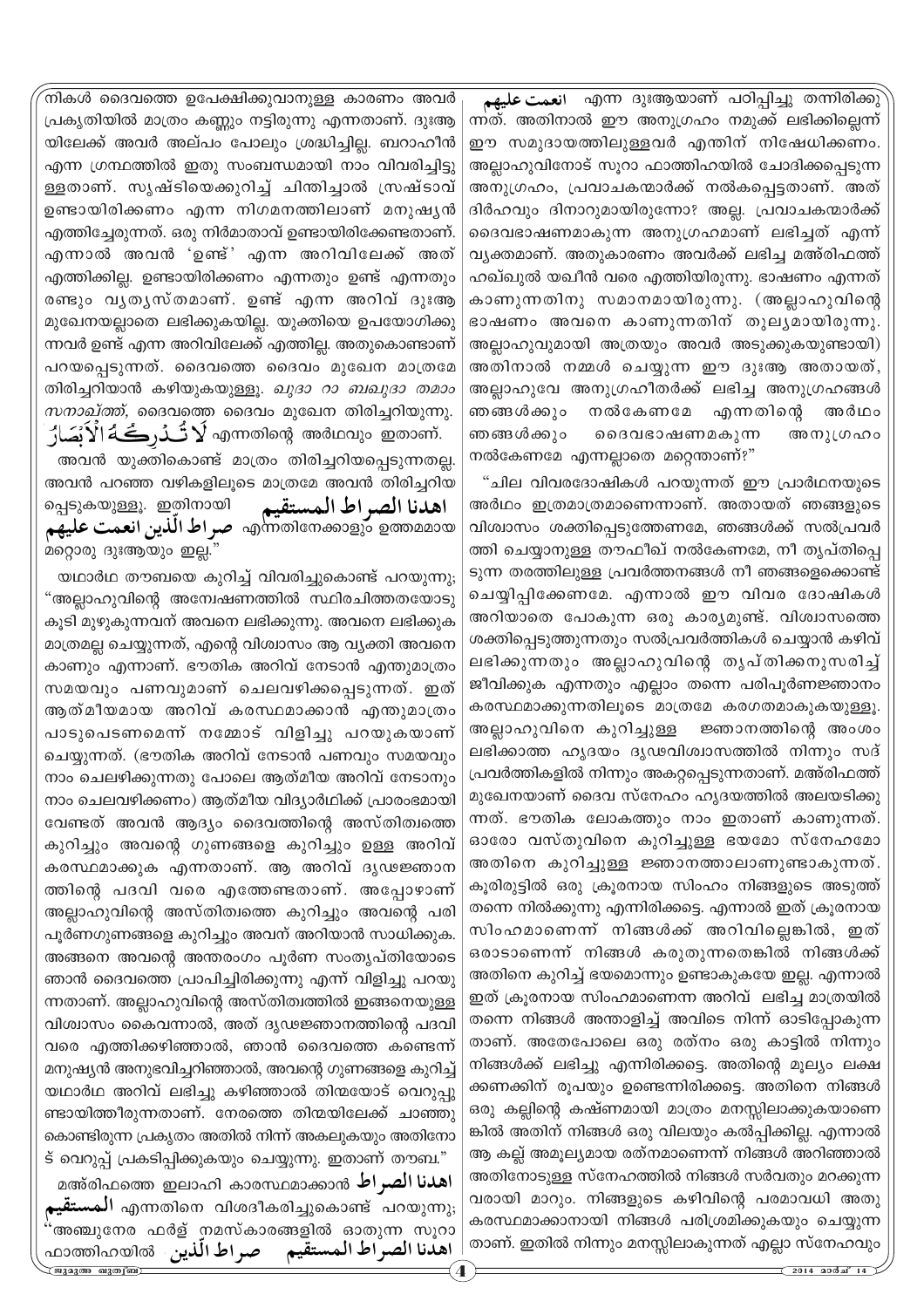`ഭയവും മഅ്രിഫത്തുമായാണ് ബന്ധപ്പെട്ടു നിൽക്കുന്നത്. വിഷമുള്ള ഒരുസർപം കിടക്കുന്ന മാളത്തിൽ കയ്യിടാൻ മനുഷ്യൻ ധൈര്യം കാണിക്കില്ല. ഒരു വലിയ ഖജനാവ് മറഞ്ഞിരിക്കുന്നു എന്ന് അറിയുന്ന ഒരു കെട്ടിടം ഉപേക്ഷി ക്കാനും അവൻ തയ്യാറാകുകയില്ല. ചുരുക്കത്തിൽ ഭയത്തിന്റെയും സ്നേഹത്തിന്റെയും എല്ലാം അടിത്തറ മഅ്രിഫത്തിൽ നിലനിക്കുന്നു. അല്ലാഹുവിലേക്ക് മനുഷ്യൻ പൂർണമായ രീതിയിൽ തിരിയണമെങ്കിൽ അവന് ദൈവത്തെ കുറിച്ചുള്ള ശരിയായ ജ്ഞാനം ഉണ്ടായിത്തീരേണ്ടതാണ്." (അല്ലാഹുവിനെ കുറിച്ചുള്ള ശരിയായ മഅ്രിഫത്ത് ഉണ്ടാ യാലാണ് അവനോട് ശരിയായ സ്നേഹം ഉണ്ടാകുന്നത്.  $\bm s\infty$ വും മനസ്സിൽ ഉണ്ടാകുന്നതും)

പറയുന്നു;"ആദ്യം അല്ലാഹുവിന്റെ അസ്തിത്വത്തെ കുറിച്ചുള്ള അറിവ് ഉണ്ടാകണം. അതിനു ശേഷം അവന്റെ ഗുണങ്ങളെ കുറിച്ച് അറിയണം. ഇങ്ങനെയുള്ള മഅ്രിഫത്ത് ലഭിക്കണമെങ്കിൽ ദിവ്യ ഭാഷണം അവന് ലഭിക്കണം. അതിനുശേഷം ദൈവിക വെളിപാട് മുഖേന അല്ലാഹു അദൃശൃ ജ്ഞാനങ്ങൾ അറിയുന്നവനാണെന്ന അറിവ് ഉണ്ടാകണം. ഉദ്ദേശിക്കുന്നതെന്തും ചെയ്യാൻ കഴിവുള്ള വനാണ് ദൈവമെന്നും മനസ്സിലാക്കണം.

അതിനാൽ യഥാർഥ വിശ്വാസവും സൽപ്രവർത്തിയും എല്ലാം അടിസ്ഥാനമാക്കിയിരിക്കുന്ന ശക്തി അല്ലാഹുവിന്റെ ഭാഷണമാകുന്നു. ഇതു മുഖേന ആദ്യം ദൈവം ഉണ്ടെന്ന് അറിയുന്നു. പിന്നീട് അവന്റെ ശക്തി പ്രഭാവങ്ങളെ കുറിച്ച് അറിവ് ലഭിക്കുന്നു. ഈ അറിവുകളുടെ അടിസ്ഥാനത്തിൽ മനുഷ്യൻ ഇവയെല്ലാം സ്വന്തം കണ്ണുകളെ കൊണ്ട് കാണാൻ തുടങ്ങുന്നു. ഈ അനുഗ്രഹമാണ് പ്രവാചകന്മാർക്ക് നൽകപ്പെട്ടത്. അതിന് ശേഷം ഈ ഉമ്മത്തിലുള്ളവരോട് പറഞ്ഞത് ഈ അനുഗ്രഹം ലഭിക്കാനായി നിങ്ങൾ എന്നോട് തേടുക. നിങ്ങൾക്കും ഞാനിത് തരുന്നതാണ്." "അതിനാൽ ഈ അനുഗ്രഹം ലഭിക്കണമെന്നുള്ള ദാഹം ആരുടെ ഹൃദയത്തിലാണോ ഇട്ടിരിക്കുന്നത് അവർക്ക് ഈ അനുഗ്രഹം ലഭിക്കുന്നതാണ്."

നന്മ ചെയ്യുന്നതിനും തിന്മയെ കൈവെടിയുന്നതിനുമായി മഅ്രിഫത്തെ ഇലാഹി ആവശൃമാണെന്ന് വിവരിച്ചുകൊണ്ട് പറയുന്നു;"എല്ലാ സൗഭാഗൃങ്ങളുടെയും അടിസ്ഥാനം ദെവത്തെ അറിയലിലൂടെയാണ്. ശരീരേച്ചകളിൽ നിന്നും ചൈശാചിക പ്രവണതകളിൽ നിന്നും മനുഷൃനെ തടയുന്നത് ദൈവത്തെ കുറിച്ചുള്ള പരിപൂർണജ്ഞാനം ഒന്ന് മാത്രമാണ്. ഇതു മുഖേന ദൈവം ഉണ്ട് എന്നറിയാൻ കഴിയുന്നു. അവൻ സർവശക്തിമാനാണ്. അവൻ അതി കഠിനമായി ശിക്ഷിക്കുന്നവനും കൂടിയാണ്. ഈ ഒരു മരുന്ന് മാത്രമാണ് മനുഷ്യന്റെ അശ്രദ്ധമായ ജീവിതത്തിൽ അവനെ എരിച്ചു കളയുന്ന മിന്നൽ പിണർപോലെ വീഴുന്നത്. അതുകൊണ്ട് ആമൻത്തു ബില്ലാഹി (അല്ലാഹുവിൽ വിശ്വസിച്ചു) എന്ന ആ സ്ഥാനത്തിന് മുകളിലേക്ക് കയറി അറഫത്തുല്ലാഹ് (അല്ലാഹുവിനെ തിരിച്ചറിഞ്ഞിരിക്കുന്നു) എന്ന പദവിവരെ എത്താത്തതുവരെ അവന് പാപങ്ങളിൽ നിന്നും രക്ഷപ്പെടാൻ പ്രയാസമാണ്. അല്ലാഹുവിന്റെ മഅ്രിഫത്തിലും സിഫത്തുകളിലും അടിയുറച്ച് വിശ്വസിച്ച തിന് ശേഷം പാപത്തിൽ നിന്ന് രക്ഷപ്പെടാൻ സാധിക്കും എന്നത് ഒരു പച്ച പരമാർഥമാണ്. അതിനെ നമുക്ക് ഒരിക്കലും നിഷേധിക്കാൻ സാധ്യമല്ല. നിത്യ ജീവിതത്തിലെ<sup>.</sup> അനുഭവം ഇതിന് സാക്ഷിയാണ്. ഏതൊന്നിനെയാണോ മനുഷൃൻ ഭയക്കുന്നത് അതിന്റെ അടുത്തേക്ക് അവ**ൻ** പോകുന്നില്ല. പാമ്പ് കടിക്കുമെന്നും പാമ്പ്കടിയേറ്റവൻ മരിക്കുമെന്നും അറിയുന്നവൻ പാമ്പിന്റെ വായിൽ കയ്യിടാൻ തയ്യാറാകില്ല. മാത്രമല്ല വിഷപ്പാമ്പിനെ അടിച്ചു കൊന്ന വടിയുടെ അടുത്ത് പോകാൻ വരെ മനുഷ്യൻ ഭയക്കുന്നു. കാരണം ഈ വടിയിൽ അതിന്റെ വിഷം അല്പമെങ്കിലും പറ്റിക്കാണുമോ എന്ന ഭയം അവനിൽ ഉണ്ടാകുന്നു. ഇന്ന കാട്ടിൽ സിംഹമുണ്ടെന്ന് ഒരാൾക്ക് അറിയാൻ കഴിഞ്ഞാൽ അതിൽ യാത്ര ചെയ്യാൻ അവൻ തയ്യാറാകുന്നില്ല. കുട്ടി കൾക്ക് പോലും ഈ ഒരു ബോധം ഉള്ളതാണ്. ഇന്ന വസ്തു വളരെ അപകടകാരിയാണെന്ന് അവരെ പറഞ്ഞ് ബോധൃപ്പെ ടുത്തിയാൽ അവർ അതിനെ ഭയക്കുന്നു. അതിനാൽ അല്ലാഹുവിന്റെ മഅ്രിഫത്തും പാപം വിഷമാണെന്നുള്ള അറിവും മനുഷ്യന് ഉണ്ടാകാത്തിടത്തോളം ആരുടേയും ആത്മഹത്യയോ ബലിയുടെ രക്തംമോ ആർക്കും മോക്ഷം നേടിക്കൊടുക്കുന്നതല്ല. അതേപോലെ പാപ പങ്കിലമായ ജീവിതത്തിൽ മരണം വരികയുമില്ല. ഓർക്കുക! പാപങ്ങ ളുടെ വെള്ളപ്പൊക്കവും ദേഹേച്ഛയുടെ കുത്തൊഴുക്കും ശമിക്കണമെങ്കിൽ ദൈവം ഉണ്ട് എന്നും ആജ്ഞാലംഘ കർക്ക് മീതെ പതിക്കുന്ന അവന്റെ വാള് ഉണ്ട് എന്നുമുള്ള വെട്ടിത്തിളങ്ങുന്ന ദൃഢവിശ്വാസം കൈവരിക്കേണ്ടിയിരി ക്കുന്നു. ഇത് ഉണ്ടകാത്തതുവരെ തിന്മയിൽ നിന്നും രക്ഷ പ്പെടാൻ സാധ്യമല്ല."

ഞങ്ങൾ അല്ലാഹുവിൽ വിശ്വസിക്കുന്നു എന്നും അവൻ ആജ്ഞാ ലംഘകർക്ക് ശിക്ഷ നൽകുന്നു എന്നും ഞങ്ങൾ അറിഞ്ഞിട്ടും തിന്മ ഞങ്ങളിൽ നിന്നും അകലുന്നില്ലെന്ന് വല്ലവരും പറയുകയാണെങ്കിൽ എനിക്ക് പറയാനുള്ള മറുപടി ഇത്രമാത്രമാണ്. ഇത് തികച്ചും കളവാണ്. മാത്രമല്ല ആത്മാവ് അവനെ വഞ്ചിക്കുകയുമാണ് ചെയ്യുന്നത്. യഥാർഥവിശ്വാസവും സംശുദ്ധമായ ദൃഢജ്ഞാനവും അതേപോലെ തിന്മയും തമ്മിൽ പരസ്പരം ശത്രുതയുണ്ട്. ശരിയായ മഅ്രിഫത്തും അല്ലാഹുവിൽ ദൃഢമായ വിശ്വാസവും എവിടെയാണോ ഉള്ളത് അവിടെ പാപം ഉണ്ടാകാൻ ഒരിക്കലും സാധ്യമല്ല."

മറ്റൊരു സ്ഥലത്ത് പറയുന്നു, "ദൈവത്തെ തിരിച്ചറിയു ന്നതിലേക്ക് വേഗം ഗമിക്കേണ്ടതാണ്. അല്ലാഹുവിനെ തിരിച്ചറിയുന്നവർക്കാണ് അവനെ കുറിച്ചുള്ള രുചി അറിയുക. സത്യസന്ധതയോടും കൂറോടും കൂടി അവനി ലേക്ക് പോകാൻ ശ്രമക്കാത്തവരുടെ ദുഃആ വൃക്തമായ നിലയിൽ സ്വീകരിക്കപ്പെടുകയില്ല. അന്ധകാരത്തിന്റെ ഏതെങ്കിലും ഒരംശം എപ്പോഴും അവനോടൊപ്പം ഉണ്ടായി ക്കൊണ്ടേ ഇരിക്കും. അല്ലാഹുവിലേക്ക് അല്പം അടുക്കാൻ (ശമിച്ചാൽ അവൻ കൂടുതൽ വേഗത്തിൽ നിങ്ങളിലേക്ക് വരുന്നതാണ്. എന്നാൽ ആദ്യചലനം നിങ്ങളിൽ നിന്നാണ് ഉണ്ടാകേണ്ടത്. ഒന്നും ചെയ്യാതെ അവനിൽ നിന്ന് എല്ലാം ലഭിക്കുമെന്ന ചിന്ത വ്യാജമാണ്. അല്ലാഹുവിന്റെ നടപടിക്രമം ഇപ്രകാരമാണ്. തുടക്കത്തിൽ മനുഷ്യനിൽ നിന്ന് ഒരു ചലന മുണ്ടാകണം. അതിന് പകരം അല്ലാഹു അതിന്റെ ഫലമുള വാക്കുന്നു. ഒരാൾ തന്റെ വീടിന്റെ കവാടങ്ങളും ജനലുകളും അടക്കുകയാണെന്നിരിക്കട്ടെ. അടക്കുക എന്ന പ്രവർത്തി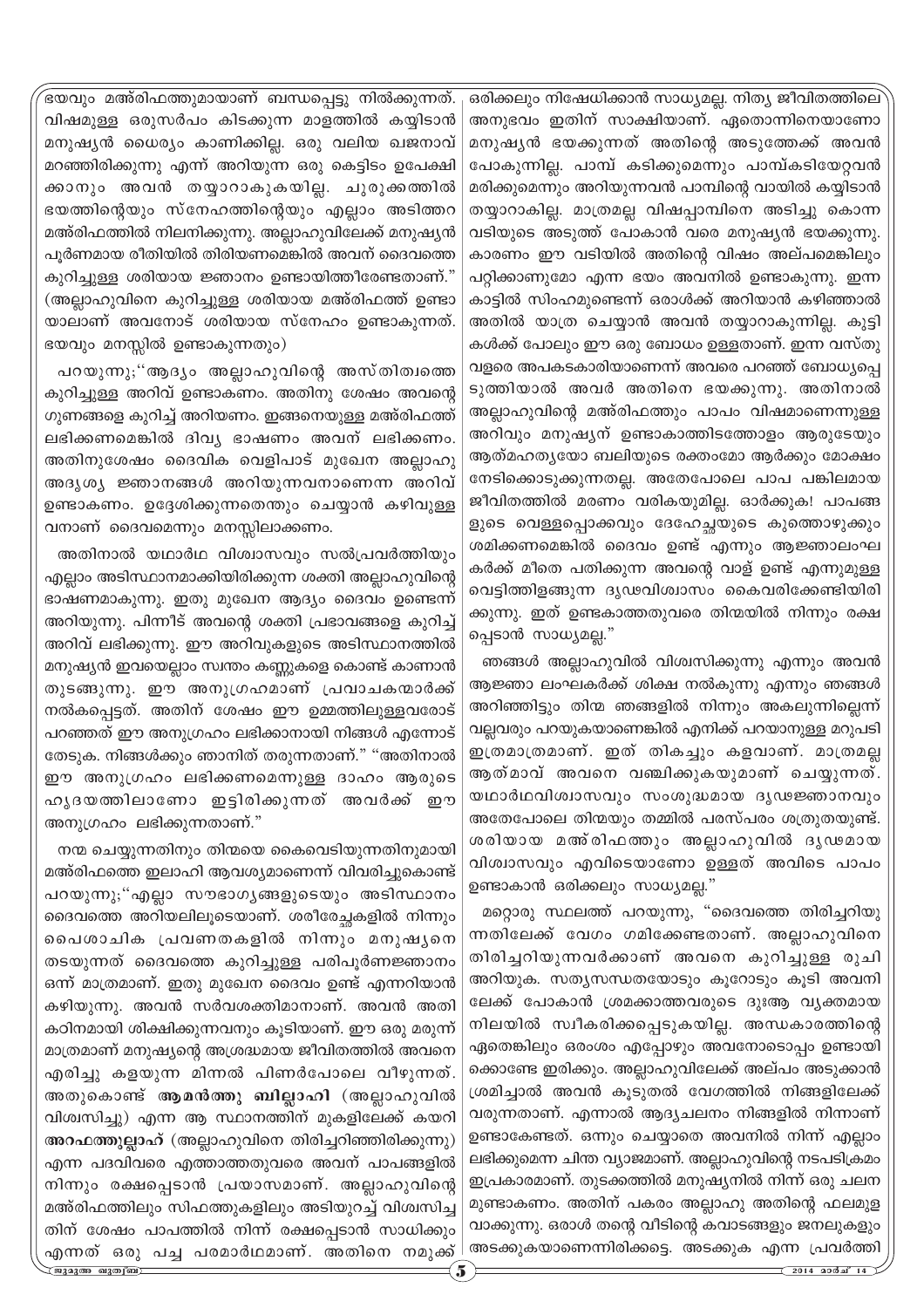`മനുഷ്യന്റെതാണ്. എന്നാൽ അതിന് പകരമായി അല്ലാഹു വിന്റെ പ്രവൃത്തി എന്താണ്? അവൻ ആ വീട്ടിൽ ഇരുട്ട് വ്യാപിപ്പിക്കുന്നു. എന്നാൽ മനുഷ്യൻ ഈ ആത്മീയ മണ്ഡലത്തിൽ കയറി ക്ഷമ കാണിക്കേണ്ടതാണ്."

ചിലർ പറയാറുള്ളത് ഞങ്ങൾ എല്ലാ നന്മകളും ചെയ്തു, നമസ്കരിച്ചു, നോമ്പെടുത്തു, സദഖയും ദാനധർമവും ചെയ്തു, കഠിന പ്രയതനവും ചെയ്തു, എന്നാൽ ഞങ്ങൾ ക്കൊന്നും നേടാൻ കഴിഞ്ഞില്ല എന്നാണ്. അവർ യഥാർഥ ത്തിൽ സംശയാലുക്കളാണ്. അല്ലാഹുവിന്റെ റബൂബിയ്യ ത്തിൽ (പരിപാലകത്വത്തിൽ) വിശ്വസിക്കുന്നില്ല. മാത്രമല്ല, ആ എല്ലാ പ്രവൃത്തിയും തന്നെ അല്ലാഹുവിന് വേണ്ടിയായി രിക്കില്ല ചെയ്തിരിക്കുക. അല്ലാഹുവിന് വേണ്ടി വല്ല <sub>്ര</sub>പവൃത്തിയും ചെയ്തിട്ടുണ്ടെങ്കിൽ അത് ഒരു കാരണവശാ ലും പാഴായിപ്പോകില്ല. അല്ലാഹു അതിനുള്ള പ്രതിഫല<del>ം</del> ഈ ജീവിതത്തിൽ തന്നെ നൽകുന്നതാണ്. അതുകൊണ്ട് പലരും ദൈവത്തെക്കുറിച്ച് സംശയത്തിലാണ് ജീവിതം കഴിച്ചു കൂട്ടുന്നത്. അവർക്ക് അല്ലാഹുവിന്റെ അസ്തിത്വത്തെ കുറിച്ച് അറിവ് തന്നെ ഉണ്ടാകില്ല. അല്ലാഹു ഉണ്ടോ ഇല്ലയോ എന്നവർക്കറിയില്ല. ഒരു വസ്ത്രം തുന്നിയിട്ടുണ്ടെങ്കിൽ ഒരു തയ്യൽക്കാരൻ ഇതിനു പിന്നിൽ പ്രവർത്തിച്ചിട്ടുണ്ടെന്ന് മനുഷ്യന് അറിയാൻ കഴിയും. ഒരു ഘടികാരം നമുക്ക് സമയം പറഞ്ഞ് തരുന്നു. അത് ഒരു കാട്ടിൽ വെച്ച് വീണ് കിട്ടുകയാ ണെങ്കിലും ഇതിന്റെ നിർമാതാവ് ഉണ്ടെന്ന് അവന് മനസ്സി ലാക്കാൻ സാധിക്കും. ഇതേപോലെ അല്ലാഹുവിന്റെ (പവൃത്തികളെ നോക്കുക. അവൻ ഏതേതെല്ലാം ഘടികാര ങ്ങളാണ് നിർമിച്ച് വെച്ചിരികുന്നത്. പ്രകൃതിയിൽ അത്ഭുത മായ എന്തെല്ലാണുള്ളത് എന്ന് നോകുക, ഒരു ഭഗത്ത് അവന്റെ അസ്തിത്വത്തെ തെളിയിക്കുന്നതിനുള്ള ബുദ്ധിപര മായ തെളിവുകൾ ഉണ്ട്. മറുഭാഗത്ത് അടയാളങ്ങളു ഉണ്ട്. ഇതെല്ലാം തന്നെ മനുഷ്യനെ മഹത്വമുടയവനായ ഒരു ദെവം ഉണ്ട് എന്ന് അംഗീകരിക്കുന്നു. ആദ്യം അവൻ തന്റെ വരിഷ്ഠ ദാസനിൽ തന്റെ ഇംഗിതം വെളിപ്പെടുത്തുന്നു. ഈ മഹത്തായ മാതൃകയാണ് പ്രവാചകന്മാർ കൊണ്ടു വരുന്നത്. അതിനെയാണ് പ്രവചനങ്ങൾ എന്ന് പറയുന്നത്."

പറയുന്നു;''മതത്തിന്റെ അടിസ്ഥാനം ദൈവത്തെ തിരിച്ചറിയലും അല്ലാഹുവിന്റെ അനുഗ്രഹങ്ങളെ കുറിച്ചുള്ള  $\mathcal P$ ഞാനവുമാണ്. ഇതിന്റെ ശാഖകൾ സൽപ്രവൃത്തിയും അതിന്റെ പുഷ്പം ഉന്നത ധാർമിക ഗുണങ്ങളുമാണ്. അതിന്റെ ഫലം ആത്മീയമായ അനുഗ്രഹവും അഗാധമായ സ്നേഹവുമാകുന്നു. ആ സ്നേഹം ദൈവവും അവന്റെ ദാസനുമായി ഉണ്ടായിത്തീരുന്നതാണ്. ആ ഫലത്തിൽ നിന്നും ഫലമെടുക്കുക എന്നത് ആത്മീയ വിശുദ്ധി കൈവരി ക്കലാണ്. സമ്പൂർണമായ മഅ്രിഫത്ത് മുഖേനയാന് ഇത് ഉണ്ടാകുന്നത്. ദൈവപ്രേമം മഅ്രിഫത്തനുസരിച്ച് വർധിക്കുന്നതാണ്. വ്യക്തിപരമായ സ്നേഹം ഉണ്ടായിക്കഴി ഞ്ഞാൽ ആ ദിവസമാണ് പുതിയ ജീവിതത്തിന്റെ ആദ്യ ദിവസം. പുതിയ പ്രപഞ്ചത്തിന്റെ പുതിയ ഘട്ടം. ദൈവം ഒരു മുത്താണ്. അവനെ തിരിച്ചറിഞ്ഞു കഴിഞ്ഞാൽ ഭൗതിക വസ്തുക്കളെ വളരെ നിന്ദ്യതയോടും ലജ്ജയോടും കൂടിയാണ് മനുഷൃൻ നോക്കുക. അതിലേക്ക് കണ്ണ് പതിപ്പിക്കാൻ തന്നെ അവന് തന്റെ ആത്മാവിനെ നിർബന്ധിക്കേണ്ടതായി വരുന്നു. അതിനാൽ അല്ലാഹുവി $\mid$ 

ന്റെ മഅ്രിഫത്തിനെ ആഗ്രഹിക്കുക. അവനിലേക്ക് തന്നെ കുതിക്കുക. വിജയം ഇതിലാണ് നിലകൊള്ളുന്നത്."

പറയുന്നു; "ഞാൻ സത്യമായും പറയുന്നു; മനുഷ്യന്റെ തഖ്വ, വിശ്വാസം, ആരാധന, വിശുദ്ധി എല്ലാം തന്നെ ആകാശത്ത് നിന്നാണ് വരുന്നത്. ഇവയെല്ലാം അല്ലാഹുവിന്റെ ഫള്ലുമായി ബന്ധപ്പെട്ടു നിൽക്കുന്നു. അവൻ ഉദ്ദേശിച്ചാൽ അതിനെ നിലനിർത്താം. അതിനെ അകറ്റിക്കളയുകയും ചെയ്യാം. യഥാർഥ മഅ്രിഫത്ത് എന്ന് പറഞ്ഞാൽ മനുഷ്യൻ തന്റെ നഫ്സിനെ ഒന്നുമല്ലാത്തവനും എല്ലാം കവർന്നെടുക്കപ്പെട്ടവനുമായി മനസ്സിലാക്കുക. അങ്ങനെ ദൈവസവിധത്തിൽ മുട്ടു കുത്തിക്കൊണ്ട് hnയത്തോടും ഏറെ താഴ്മയോടും കൂടി അല്ലാഹുവിന്റെ ഹള്ലിനെ അന്വേഷിക്കുക. മഅ്രിഫത്ത് ആവശ്യപ്പെടുക. അത് ദേഹേച്ഛയെ കത്തിച്ച് ചാമ്പലാക്കുന്നതാണ്. ഉള്ളിൽ  $\overline{m}$  ചെയ്യാനുള്ള ഒരു ചൂടും ആവേശവും ഉണ്ടാകുന്നു. അവന്റെ ഫള്ലിൽ നിന്ന് ഒരു അംശം ലഭിച്ചു കഴിഞ്ഞാൽ എപ്പോഴെങ്കിലും ആത്മീയ വിശാലതയും മന സംതൃപ്തി യും കൈവരിച്ചു കഴിഞ്ഞാൽ ഒരിക്കലും അഹങ്കരിക്കാതി രിക്കുക. വിനയത്തിലും എളിമയിലും മുന്നേറുകയാണ് ചെയ്യേണ്ടത്. തന്നെ ഒന്നുമല്ലെന്ന് കരുതുന്നതനുസരിച്ച് ആത്മീയ അവസ്ഥകളും പ്രകാശങ്ങളും അല്ലാഹുവിൽ നിന്ന് ഇറങ്ങിക്കൊണ്ടിരിക്കും. അത് അവർക്ക് പ്രകാശവും ശക്തിയും നൽകുന്നതാണ്. മനുഷ്യൻ ഈ വിശ്വാസം വെച്ചു പുലർത്തുകയാണെങ്കിൽ അല്ലാഹുവിന്റെ ഫള്ലോടുകൂടി അവന്റെ സ്വഭാവ ഗുണങ്ങൽ നല്ലതായിത്തീരുമെന്ന് (പതീക്ഷിക്കാം. താൻ വല്ലതുമാണെന്ന് ഭൗതിക ലോകത്ത് കരുതുന്നതും അഹങ്കാരമാണ്. ഈ അവസ്ഥ മറ്റുള്ളവരെ ശപിക്കാനും അവരെ ചെറുതായി കാണാനും അവനെ ്പേരിപ്പിക്കുന്നു."

പറയുന്നു; "ഞാൻ ഈ കാര്യങ്ങളെല്ലാം വീണ്ടും വീണ്ടും പറയാനുള്ള കാരണം അല്ലാഹു ഈ ജമാഅത്തിനെ ഉണ്ടാക്കാൻ ഉദ്ദേശിച്ചത് ലോകത്ത് നിന്ന് ഇല്ലാതായിപ്പോയ മഅ്രിഫത്ത് ഉണ്ടാക്കാനും ഇക്കാലത്ത് ഇല്ലാതായിത്തീർന്ന യഥാർത്ഥ തഖ്വയും വിശുദ്ധിയും വീണ്ടും ഉണ്ടാക്കാൻ വേണ്ടിയാണ്."

ഇതു സംബന്ധമായി വീണ്ടും പറയുന്നു; "ലോകത്ത് ഇപ്പോഴും തിന്മകളും കുറ്റകൃതൃങ്ങളും വളരെ വർദ്ധിച്ചു കൊണ്ടിരിക്കുകയാണ്. ദൈവത്തെ അറിയാനും ദൈവത്തെ (പാപിക്കാനുമുള്ള മാർഗങ്ങൾ ഇവിടെ കാണുന്നില്ല. അതിനാൽ അല്ലാഹു ഈ പ്രസ്ഥാനത്തെ രൂപീകരിച്ചി രിക്കുകയാണ്. തന്റെ കൃപാവരത്താൽ ഒന്നുകൊണ്ട് മാത്രം അവൻ എന്നെ അയച്ചിരിക്കുകയാണ്. അല്ലാഹുവിനെ കുറിച്ച് അശ്രദ്ധയിലും അജ്ഞതയിലും കഴിയുന്നവർക്ക് അവനെ കുറിച്ച് ഞാൻ അറിവ് നൽകുന്നതാണ്. അറിവ് നൽകുക മാത്രമല്ല, സതൃസന്ധതയോടും ക്ഷമയോടും സ്ഥിരചിത്തത യോടും കൂടി എന്നിലേക്ക് വന്നാൽ അവർക്ക് ദൈവത്തെ കാണിച്ചു കൊടുക്കുകയും ചെയ്യുന്നതാണ്. അതു കൊണ്ടാണ് അല്ലാഹു എന്നെ സംബോധന ചെയ്തു കൊണ്ട് പറഞ്ഞത്, **അൻത്ത മിന്നീ വ അന മിൻക** നീ എന്നിൽ നിന്നാണ് (നീ ഞാൻ മുഖേനയാണ് വെളിപ്പെട്ട ത്ത്) ഞാൻ നിന്നിൽ നിന്നും.

ജുമുഅ ഖുത്വ് <u>2014 മാർച് 14 മുത്തി കോട്ടികളുടെ 6 മുത്തി കോട്ടികളുടെ 2014 മാർച്ച് 14 മാർച്ച് 14 മാർച്ച് 14 മാർച്ച്</u>